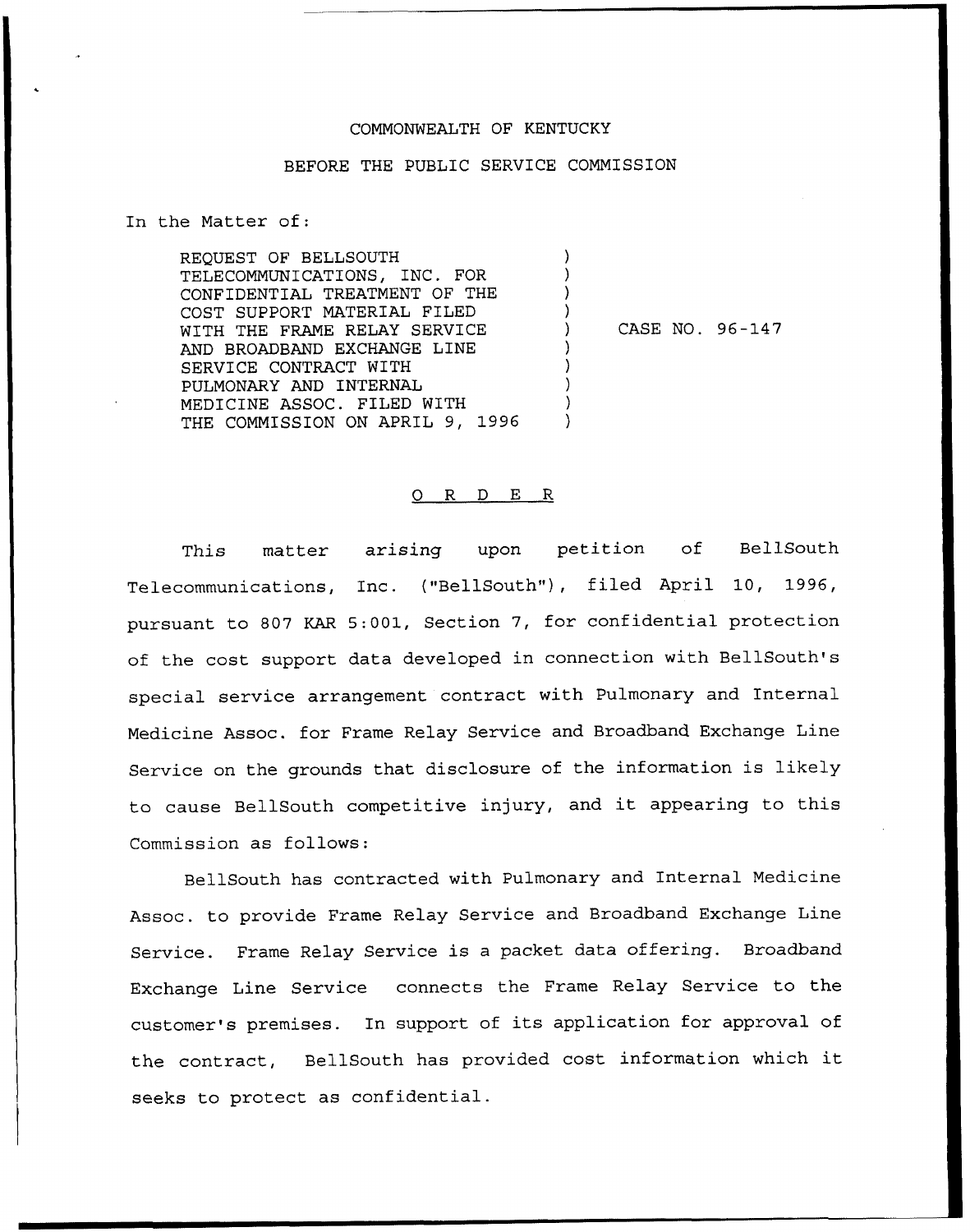The information sought to be protected is not known outside BellSouth and is not disseminated within BellSouth except to those employees who have a legitimate business need to know and to act upon the information. BellSouth seeks to preserve and protect the confidentiality of the information through all appropriate means, including the maintenance of appropriate security at its offices.

KRS 61.872(1) requires information filed with the Commission to be available for public inspection unless specifically exempted by statute. Exemptions from this requirement are provided in KRS 61.878(1). That subsection of the statute exempts several categories of information. One category exempted in paragraph (c) 1 of that subsection is commercial information confidentially disclosed to the Commission which if made public would permit an unfair commercial advantage to competitors of the party from whom the information was obtained. To qualify for the exemption, the party claiming confidentiality must demonstrate actual competition and <sup>a</sup> likelihood of substantial competitive injury if the information is disclosed. Competitive injury occurs when disclosure of the information gives competitors an unfair business advantage.

Frame Relay Service, as a packet data offering, competes with similar services offered by providers of competitive private line networks. These include providers of microwave service, digital radio and fiber networks. Disclosure of the information would allow such competitors to determine BellSouth's cost and contribution from the service which they could use in marketing their competing services to the detriment of BellSouth. Therefore,

 $-2-$